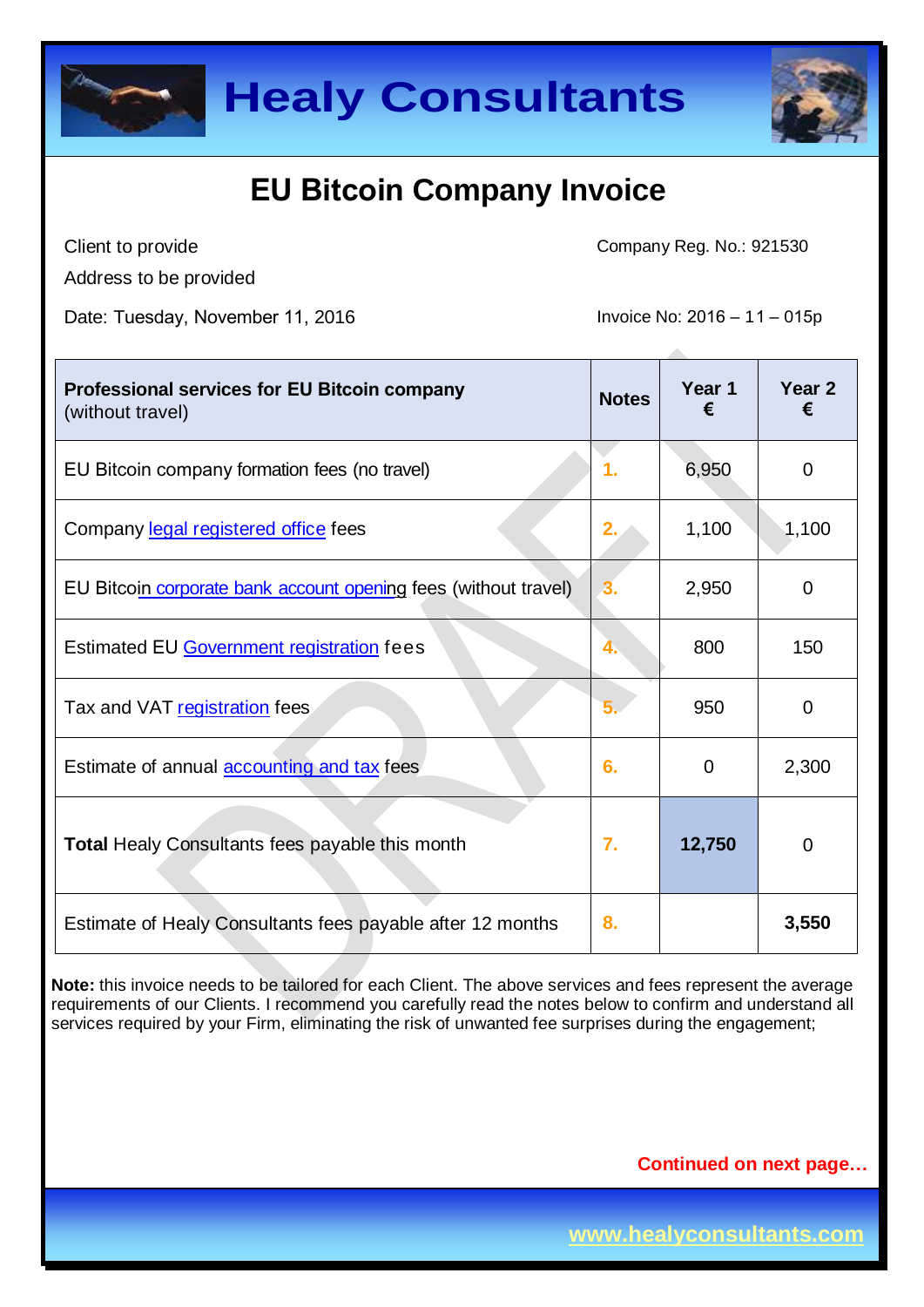



#### *Notes to invoice above*

**1.** Healy Consultants fees to efficiently and effectively complete EU Bitcoin company registration within [two weeks](http://www.healyconsultants.com/portugal-company-registration/fees-timelines/) by i) choosing the optimum regulatory license for our Client's business activities ii) reserving a company name with the [respective authorities](http://www.portugalglobal.pt/EN/SourceFromPortugal/Pages/SearchCompanies.aspx) iii) settling our accountant and lawyer fees and iv) preparing a high quality company incorporation application for the respective authorities;

All [engagement fees](http://www.healyconsultants.com/company-registration-fees/) (click link) are agreed and paid up front and agree to the fees published on our country web pages. Consequently, there are no hidden fees, surprises or ambushes throughout the engagement. All engagement deadlines are agreed up front in the form of a [detailed](http://www.healyconsultants.com/index-important-links/example-project-plan/)  [project plan,](http://www.healyconsultants.com/index-important-links/example-project-plan/) mapping out [deliverables](http://www.healyconsultants.com/deliverables-to-our-clients/) by week throughout the engagement term;



Every week during the engagement, Healy Consultants will email our Client a detailed status [update.](http://www.healyconsultants.com/index-important-links/weekly-engagement-status-email/) Our Client is immediately informed of engagement problems together with solutions. Your dedicated engagement manager is reachable by phone, Skype, live chat and email and will communicate in your preferred language;

- **2.** Most EU contries req[uire that the](http://www.dgpj.mj.pt/DGPJ/sections/leis-da-justica/livro-v-leis-sobre/pdf2215/dl-262-1986/downloadFile/file/DL_262_1986.pdf?nocache=1182251871.74) company have as from the date of its incorporation a legal registered office in the country, to which all official government communications and notices may be addressed. To comply with this statutory requirement, Healy Consultants' local office will be the registered office address for your company. Thereafter, this address will be used to receive government correspondence including **i)** tax letters **ii)** notice of the legal annual return; and **iii)** all government communications. Most of our Clients wish to place Healy Consultants' office address on invoices, contracts, websites and bus[iness cards;](http://www.healyconsultants.com/corporate-outsourcing-services/company-secretary-and-legal-registered-office/)
- **3.** Healy Consultants will be pleased to open a corporate bank account without our Client travel. It is a time consuming task, and Healy Consultants will shelter our Client from the associated administrative challenges. As you can appreciate, it is a difficult task to obtain bank account approval through a newly formed company when shareholders, directors and bank signatories reside overseas. Healy Consultants will prepare a business plan for the bank to optimize the probability of corporate bank account approval. Depending on our Client's business and nationality, there is a 20% probability the banks will request a bank signatory to travel for a one hour bank interview. Healy Consultants will try its best to negotiate with the bank for a travel exemption. If our Client must travel to the country for corporate bank account opening, Healy Consultants will refund our Client €950;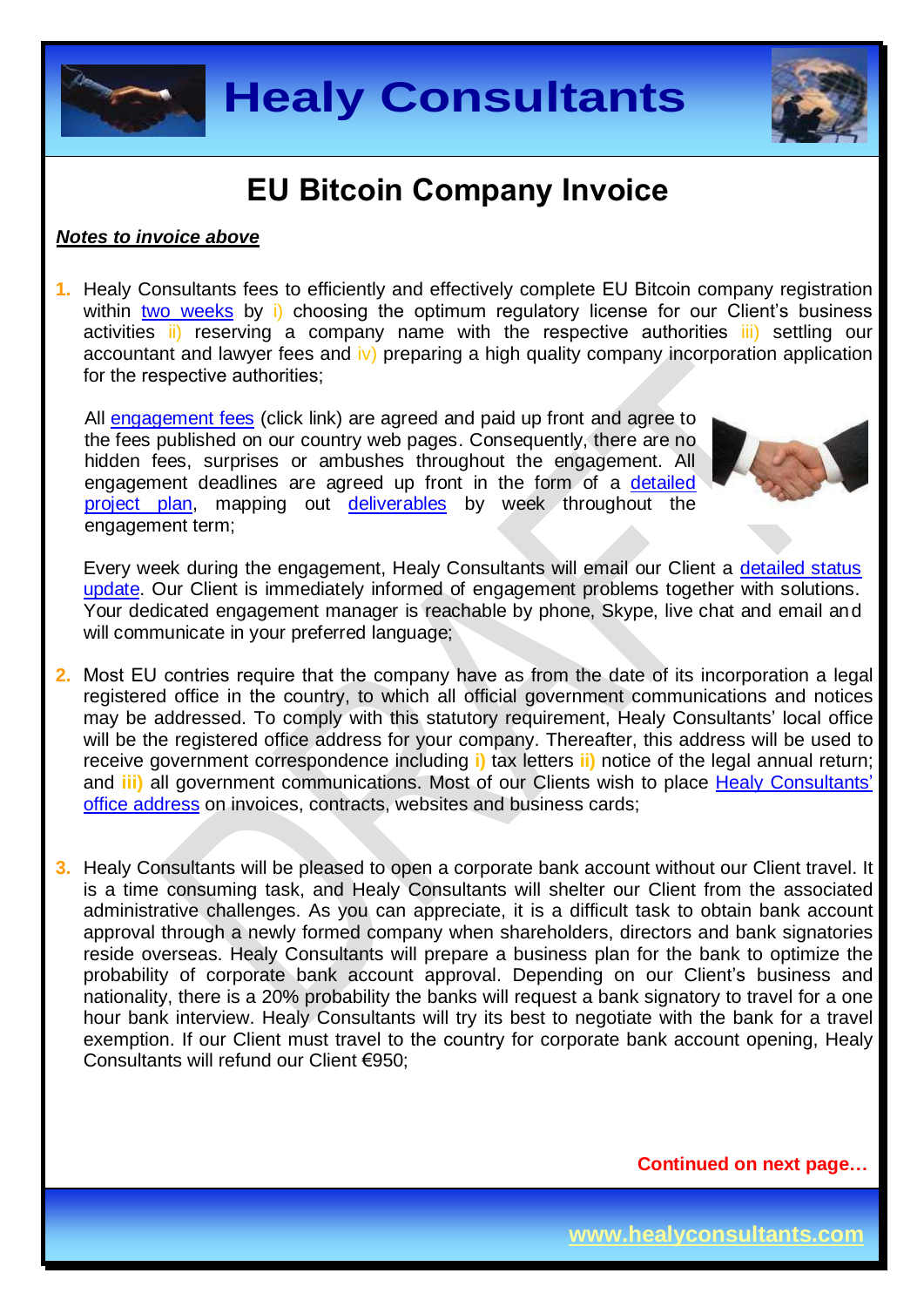



If our Client is not comfortable with only a local corporate bank account, Healy Consultants will be pleased to open an in[ternational corporate bank account \(click](http://www.healyconsultants.com/international-banking/) link) outside of the country. Examples include New York, Singapore, Liechtenstein, Austria, Bulgaria, South Africa, Australia, London, South America or Dubai. All banks will be top tier banks in these countries with excellent internet banking services. Example of our global banking partners include HSBC, Standard Chartered Bank, Citibank, Barclays, Standard bank, ANZ bank, VTB bank, UBS, Credit Suisse;

The banks enjoys ultimate power of approval of corporate bank account applications. Bitcoin companies are still regarded as high-risk companies, consequently, guaranteed success is outside of Healy Consultants' control. What is inside our control is the preparation and submission of a high quality bank application that maximizes the likelihood of approval. To date, we enjoy a 100[% approval](http://www.healyconsultants.com/international-banking/corporate-accounts/)  [record because of our](http://www.healyconsultants.com/international-banking/corporate-accounts/) global banking relationships and determination.







Global banks continue to tighten corporate bank account opening procedures, their internal compliance departments completing more thorough due diligence of Clients. Consequently, our Clients should expect the bank account approval period to take up to 4 weeks. Furthermore, global banks now require evidence of proof of business in the country where the corporate bank account will be, including sales contracts or lease agreement;

- **4.** This fee is an estimate of government costs payable during your Firm's engagement. For transparency purposes, all government fee payments will be supported by original receipts and invoices. Following engagement completion, Healy Consultants will refund our Client any excess [of funds received over actual Gover](http://www.irn.mj.pt/sections/empresas)nment costs paid;
- **5.** Most EU countries require that a newly incorporated company register for VAT and corporate tax;

**6.** For an active trading company, these accounting and tax fees are an estimate of Healy Consultants fees to efficiently discharge your annual company accounting and tax obligations. Following receipt of a set of draft accoun[ting numbers from your c](http://info.portaldasfinancas.gov.pt/pt/docs/Conteudos_1pagina/NEWS_Portuguese_Tax_System.htm)ompany, Healy Consultants will more accurately advise accounting and tax fees. For a dormant company, Healy Consultants fees are only €950;

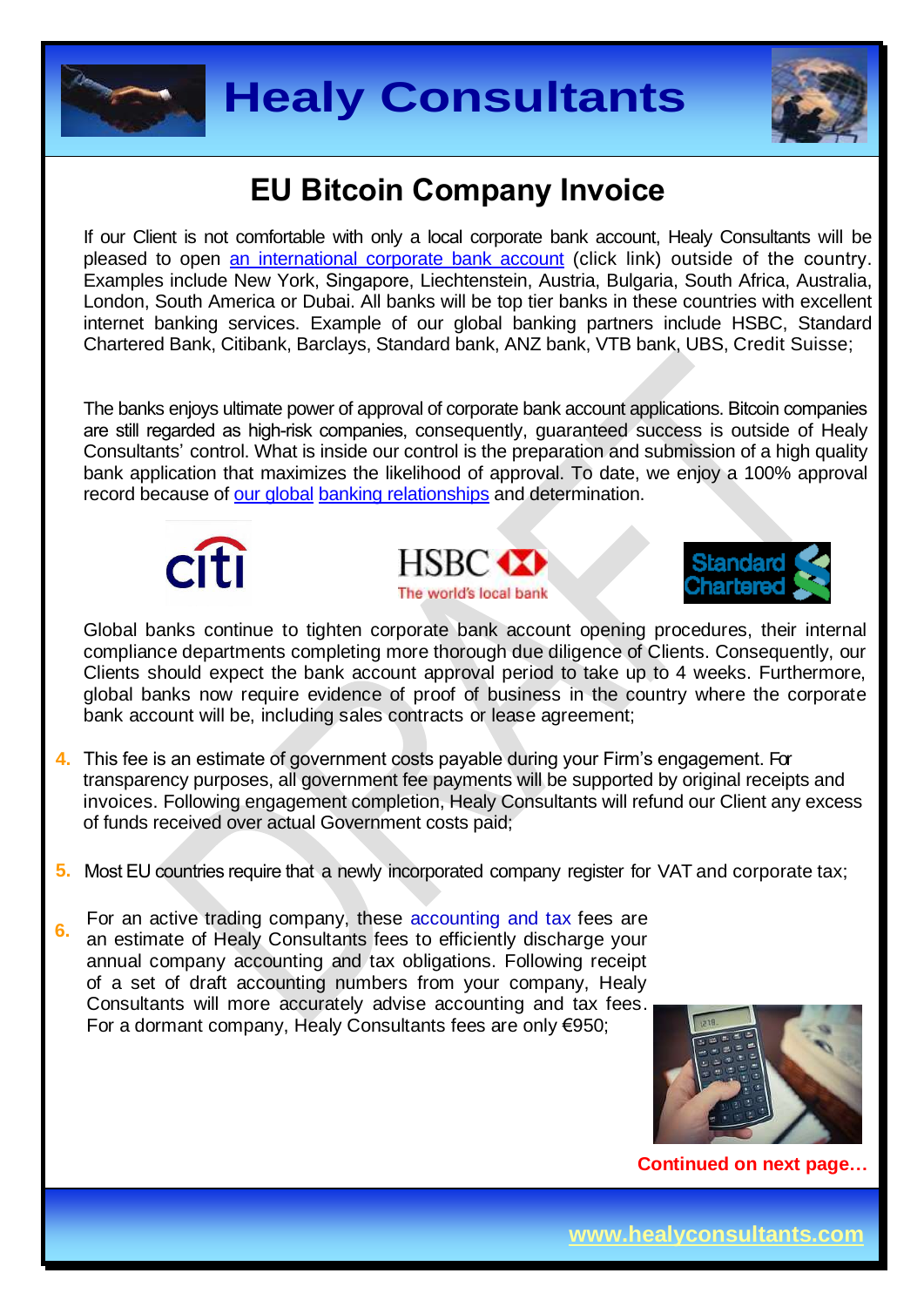



- **7.** All fees quoted in this invoice correspond to fees quoted [on Healy Consultants' website.](http://www.healyconsultants.com/company-registration-fees/) Please review this invoice carefully to identify errors. During the rush of the business day, it is possible that Healy Consultants inadvertently made fee calculation errors, typing errors or omitted services or omitted historic fee payments from Clients. In the unfortunate event you identify invoice errors, please revert to me directly re the same. I apologize in advance if I or my staff made invoice errors;
- **8.** Assuming our Clients re-engage Healy Consultants in year 2, this fee is an estimate of the fees payable next year, 12 months after the date of company registration;
- **9.** The fees quoted in this invoice are a prediction of the fees required to efficiently and effectively complete this engagement in a timely manner. If during the engagement Healy Consultants realizes that the project is more complex than anticipated, requiring a large additional investment of time, my Firm will revert to request additional fees. If Healy Consultants completes the engagement faster and more easily than expected, Healy Consultants is happy to refund some fees to our Client;
- **10.** Engage Healy Consultants to [project manage](http://www.healyconsultants.com/project-manage-engagements/) business set up in every country on the planet. We are the best in the [world](http://www.healyconsultants.com/best-in-the-world/) at what we do, timely completing the  $A$  to  $Z$  of every country engagement;
- **11.** In some EU countries it is compulsory for every company to appoint a tax representative. Healy Consultants can provide nominee tax representative services. Our annual fee for the same is €3,600 per nominee;

**12.**If our Client and Healy Consultants properly pan this engagements, our Clients' will *not* have to travel during this engagement. Healy Consultants will efficiently and effectively complete company registration and corporate bank account opening in a timely manner without our Client presence. Instead, our Client will need to **i)** sign and get documents legalized in the embassy in their country of origin and **ii)** courier the originals to Healy Consultants office;

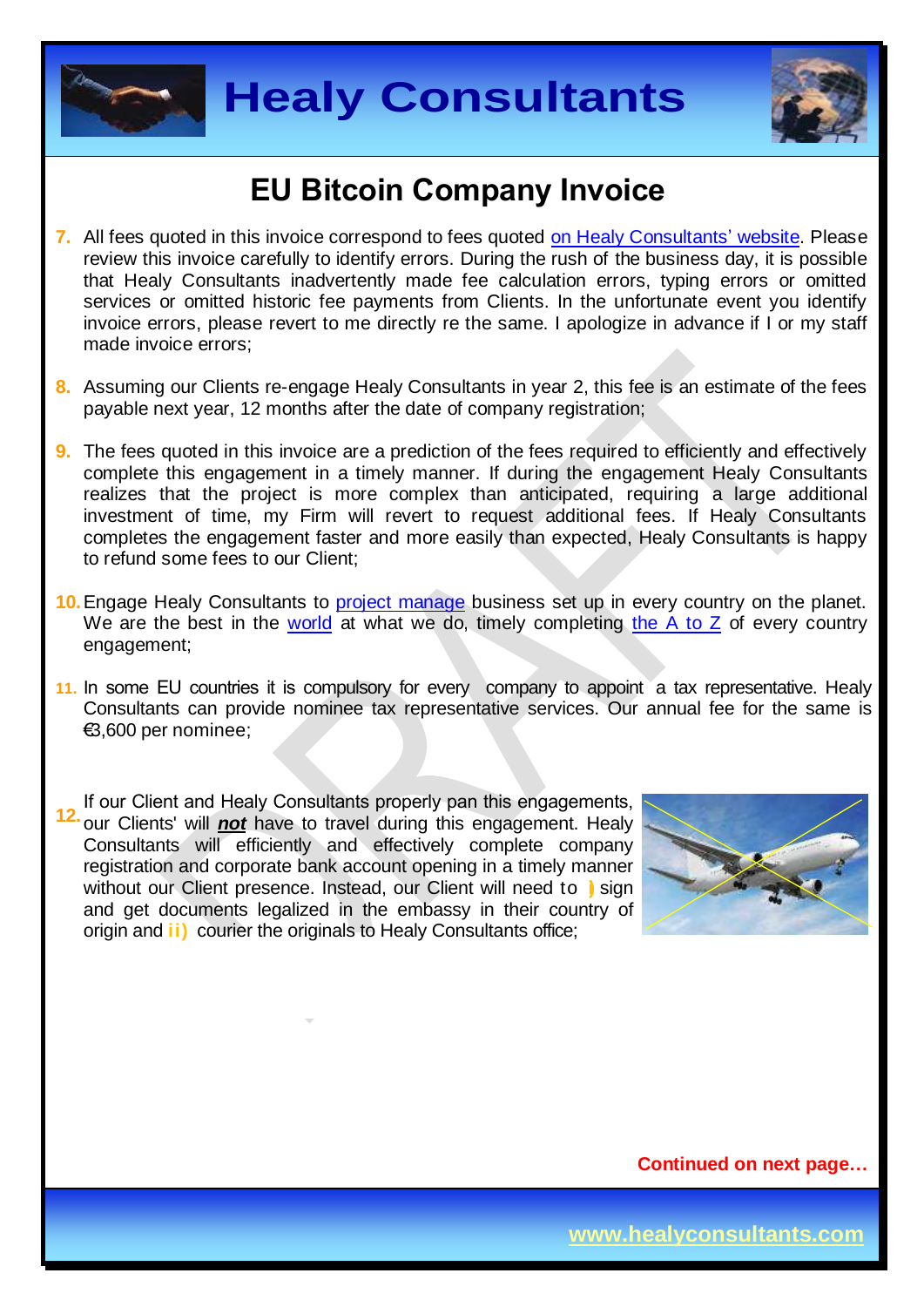



- **14.** Depending on our Client's business and nationality, the Government may require a special regulatory license to carry on your business in the country. Healy Consultants will assist our Client secure license approval; there may be additional engagement fees. However, the Government enjoys ultimate power of approval of company registrations and business licenses;
- 15. If our Client requires nominee shareholder and director [services \(click link\),](http://www.healyconsultants.com/corporate-outsourcing-services/nominee-shareholders-directors/) Healy Consultants will be pleased to assist. Our fee for professional, passive nominee corporate shareholder amounts to €2,100 per annum. Our fee to be both nominee director and shareholder amounts to €6,600 per annum. Being the sole shareholders and sole director of a Client's company exposes Healy Consultants to reputation, litigation and financial risk;
- **16.** If required, Healy Consultants will be pleased to assist your firm to secure employee visa approvals. Our fee is €2,950 for the first employee, €1,950 for the second employee, €950 per employee thereafter. Our employee visa fees includes preparation of a quality visa application and submitting to the correct Government immigration officers. The Government enjoys ultimate power of approval of visa applications. Consequently, guaranteed success is outside of Healy Consultants' control. What is inside our control is the preparation and submission of a high quality immigration visa application that maximizes the likelihood of visa approval;
- **17.**Some of our Clients request Healy Consultants to provide temporary share[d office space](http://www.healyconsultants.com/virtual-office/) for 6 months until their preferred business premises is found. If your Firm requires this service, our one-time fee is €950. Monthly rental thereafter is paid directly to the landlord, independently of Healy Consultants;
- **18.**Monthly, quarterly and mid-year Government tax obligations include monthly and quarterly payroll reporting, VAT and social security contributions return filing. If you need our help, Healy Consultants can complete monthly Government reporting for a monthly fee of €860. Healy Consultants monthly support will include i) receive in dropbox the monthly invoices from our client ii) label monthly bank statement transactions iii) preparation and submission of VAT returns and iv) submission of monthly employee payroll reporting;
- **19.**It is important our Clients are aware of their personal and corporate tax obligations in their country of residence and domicile. Let us know if you need Healy Consultants help to clarify your local and international annual tax reporting obligations;
- **20.**During the engagement, shareholders and directors' documents may need to be translated into the local language; before the Government and Bank approves company registration and corporate bank account opening respectively. Consequently, our Client should budget for possible additional translation and embassy attestation fees. Either our Client or Healy Consultants can complete this administrative task;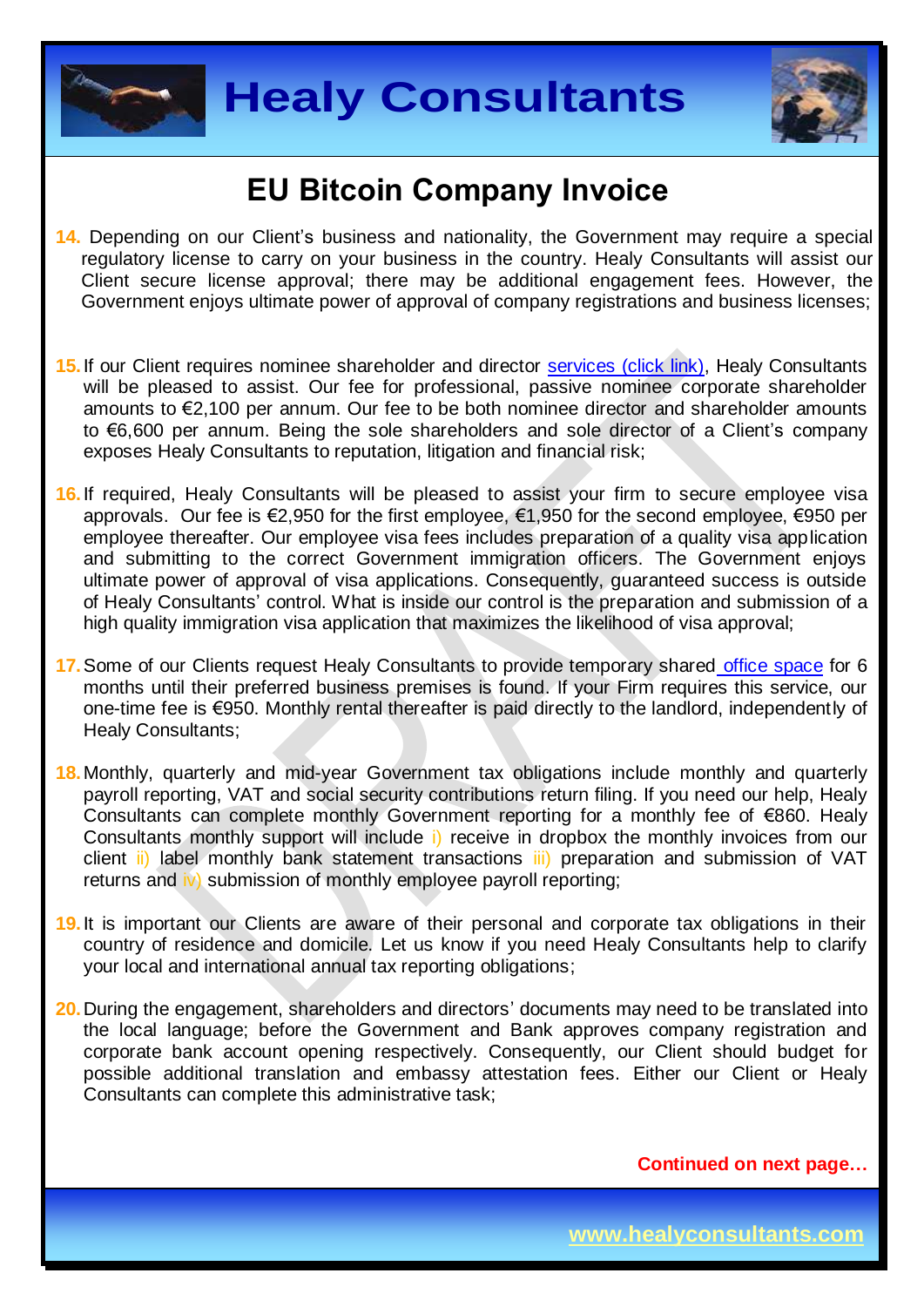



As always, Healy Consultants will negotiate with all third parties to eliminate or reduce additional engagement costs. For transparency purposes, all third party fee payments will be supported by original receipts and invoices. Examples of possible third party payments include **i)** embassy fees **ii)** notary public costs **iii)** official translator fees;

- **21.** Some of our Clients require a[n immediate country solution](http://www.healyconsultants.com/turnkey-solutions/). With this strategy, within a day Healy Consultants can supply our Client **i)** an existing dormant company number and **ii)** an already approved corporate bank account number and **iii)** a business address. Turnkey solutions are attractive to those entrepreneurs who wish to immediately close a country deal, sign a contract or invoice a customer;
- **22.**As stipulated on our [business website](http://www.healyconsultants.com/) and in section 3 of our engagement letter, Healy Consultants will only commence the engagement following **i)** settlement of our fees and **ii)** completion and signing of our legal engagement letter;
- **23.**Healy Consultants will only incorporate your company after 75% of [due diligence](http://www.healyconsultants.com/due-diligence/) [documentation](http://www.healyconsultants.com/due-diligence/) is received by email. Healy Consultants will only open a corporate bank account after 100% of the Client's original due diligence documentation is received by courier;
- 24. During the annual renewal engagement with our Client, our in-house [Legal and Compliance](http://www.healyconsultants.com/about-us/key-personnel/cai-xin-profile/) [Department](http://www.healyconsultants.com/about-us/key-personnel/cai-xin-profile/) reviews the quality and completeness of our Client file. Consequently, Healy Consultants may revert to our Client to ask for more up to date [due diligence documentation;](http://www.healyconsultants.com/due-diligence/)
- **25.**To assist our Clients to minimize foreign exchange costs, we offer the payment in SG\$, Euro, Pounds or US\$. Kindly let me know in which currency your Firm prefers to settle our fees and I will send an updated invoice, thank you;
- **26.**Some of our Clients' engage Healy Consultants to [recruit](http://www.healyconsultants.com/corporate-outsourcing-services/how-we-help-our-clients-recruit-quality-employees/) local employees. We have a lot of experience in this area and we are quite skilled at securing quality candidates for our Clients';
- 27. To efficiently and effectively complete your engagement in a timely manner, we recommend your Firm transfers these funds to Healy Consultants corporate bank account. Thereafter, our Incorporation and Banking Team will aggressively advance your engagement, providing your Firm daily feedback as to engagement status. I would be grateful if you email us the bank transfer advice slip to enable my Accounting Department to accurately and timely identify bank receipts:



**Continued on next page…**

**www.healyconsultants.com**